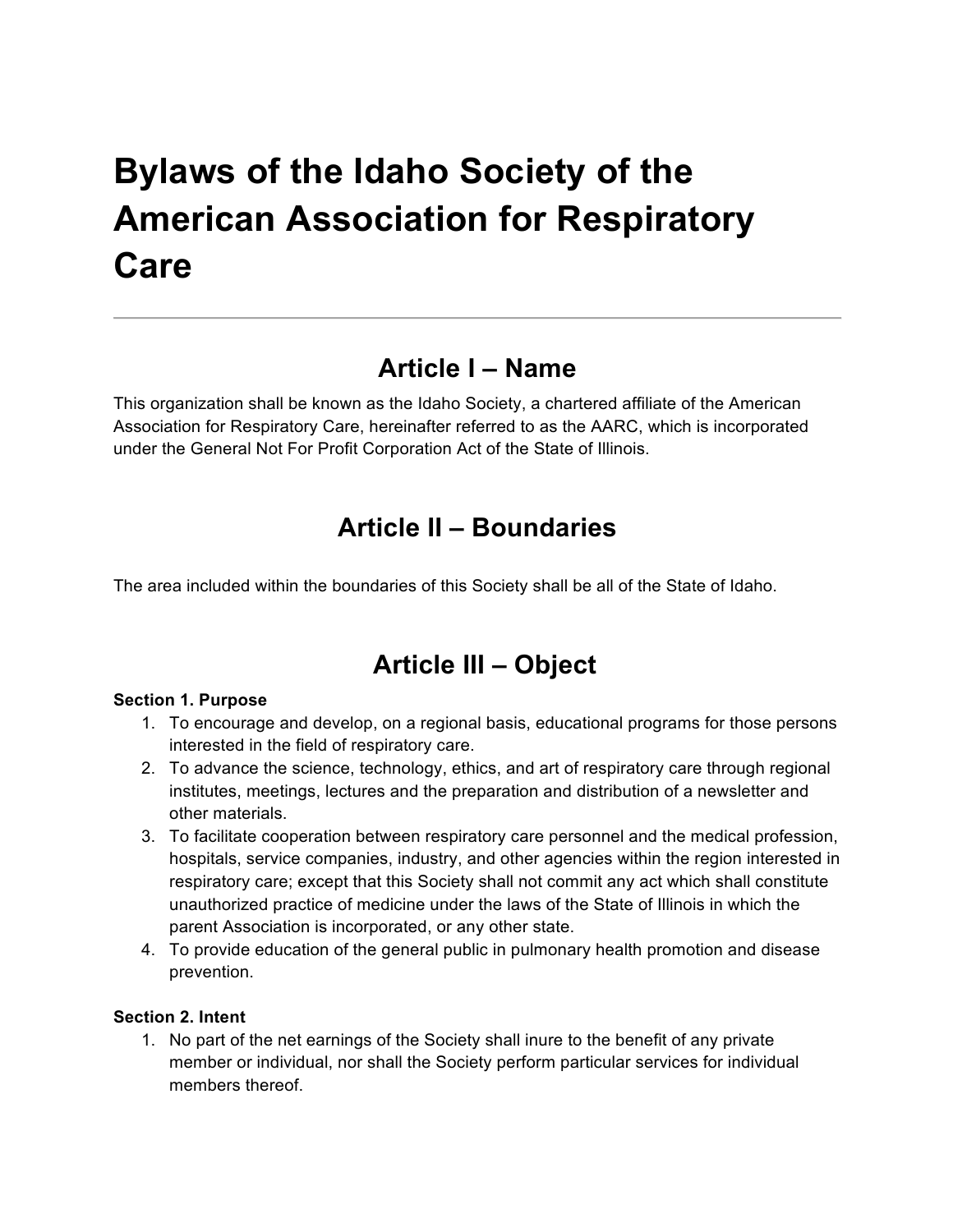2. Distribution of the funds, income, and property of the Society may be made to charitable, educational, scientific, or religious corporations, organizations, community chests, foundations, or other kindred institutions maintained and created for one or more of the foregoing purposes if at the time of distribution, the payees or distributees are then exempt from taxation under the provisions of Section 501, 2055, and 2522 of the Internal Revenue Code, or any later or other sections of the Internal Revenue Code, which amend or supersede the said sections.

### **Article IV – Membership**

#### **Section 1. Classes**

The membership of this Society shall include three (3) classes: Active Member, Associate Member and Special Member.

#### **Section 2. Eligibility**

An individual is eligible to be a member of this Society if they are a member of the AARC as specified in Article III of the AARC Bylaws and provided their place of employment is within the defined boundaries of this Society.

#### **Section 3. Classification**

The classifications and limitations of membership shall be as defined in Article III of the AARC Bylaws.

#### **Section 4. Application for Membership**

Application for membership in this Society shall follow the procedure specified in Article III, Section 6 of the AARC Bylaws.

# **Article V – Officers and Directors**

#### **Section 1. Officers**

The officers of this Society shall be a President, a President-elect (who automatically succeeds to the presidency when the President's term ends), a Vice President, a Secretary, and a Treasurer.

#### **Section 2. Directors at-large**

There shall be two (2) Directors at-large. One (1) Director at-large shall be elected each year and such others as necessary in order to fill existing vacancies.

#### **Section 3. Chapter Representation**

The President of each Chapter shall be a member of the Board of Directors.

#### **Section 4. Term of Office**

1. The term of office for the President and President-elect shall be for one (1) year. The term of office for Vice President, Secretary and Treasurer shall be for two (2) years. The President and President-elect shall not serve more than one (1) consecutive term in the same office. The Vice President, Secretary, and Treasurer shall not serve more than three (3) consecutive terms in the same office.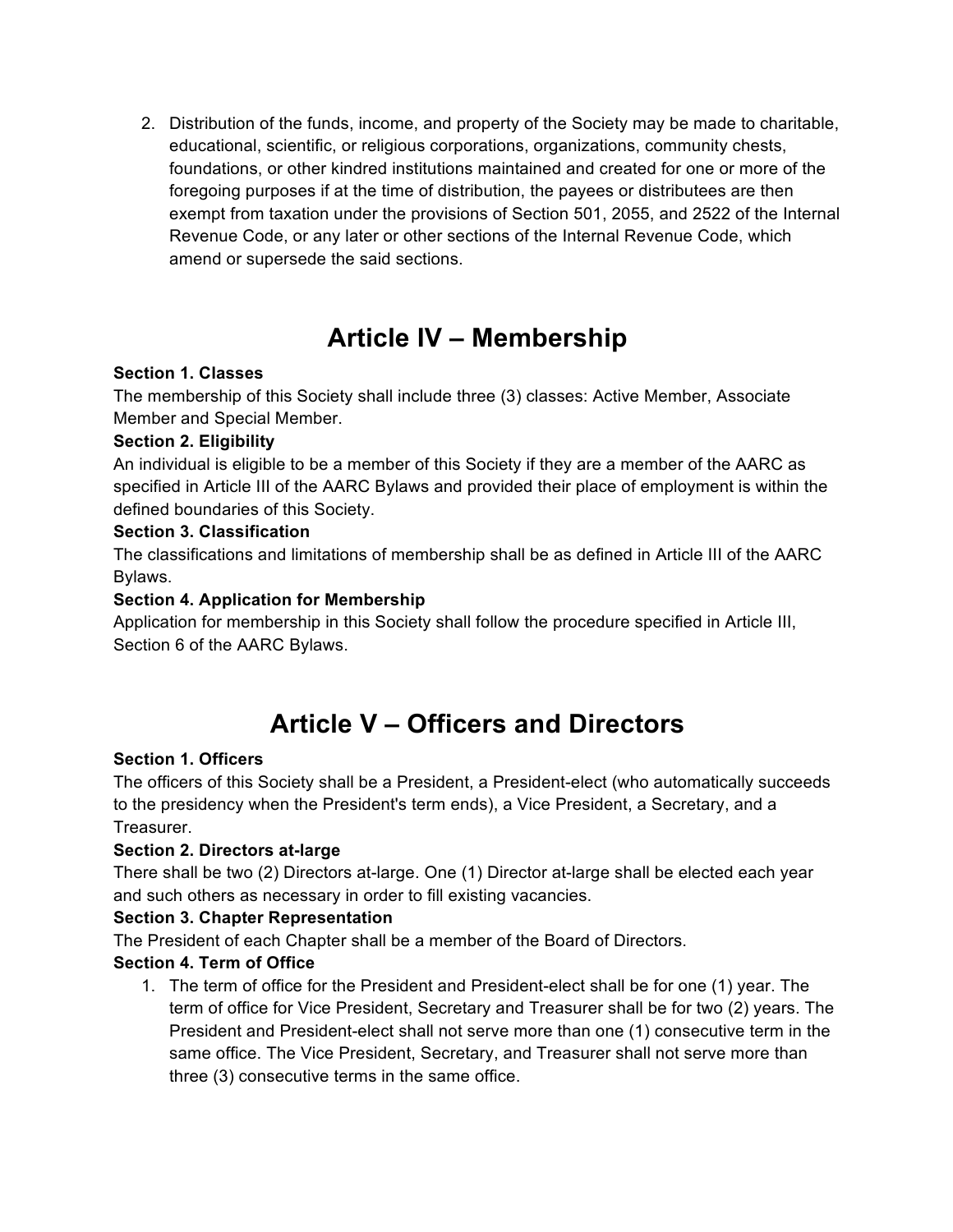- 2. The term of office for Directors at-large shall be for a two (2) year non-recurring term of office.
- 3. The term of office for officers and Directors at-large shall begin on January 1 in the year following their election.

#### **Section 5. Vacancies in Office**

- 1. In the event of a vacancy in the office of President, the President-elect shall become acting President to serve the unexpired term and shall serve their own, the successive term, as President.
- 2. In the event of a vacancy in the office of President-elect, the Vice President shall assume the duties, but not the office, of President-elect as well as their own until the next meeting of the Board of Directors at which time the Board shall elect a qualified member to fill the vacancy.

#### **Section 6. Duties of Officers**

- 1. President The President shall be the chief executive officer of the Society. The President shall preside at the annual business meeting and all meetings of the Board of Directors; prepare an agenda for the annual business meeting and submit it to the membership not fewer than thirty (30) days prior to such a meeting in accordance with Article VIII of these Bylaws; prepare an agenda for each meeting of the Board of Directors and submit it to the members of the Board no fewer than fifteen (15) days prior to such a meeting, appoint standing and special committees and a Student Representative subject to the approval of the Board of Directors; be an ex-officio member of all committees except the Election and Nominations Committees; present to the Board of Directors and membership an annual report of the Society's activities.
- 2. President-elect The President-elect shall become acting President and shall assume the duties of the President in the event of the President's absence, resignation, or disability; they shall perform such other duties as shall be assigned by the President or Board of Directors.
- 3. Vice President The Vice President shall perform such duties as shall be assigned by the President and Board of Directors. The Vice President shall assume the duties but not the office of the President-elect in the event of the President-elect's absence, resignation, or disability; and will also continue to carry out the duties of the office of the Vice President.
- 4. Treasurer The Treasurer shall have charge of all funds and securities of the Society; endorsing checks, notes, or other orders for the payment of bills; disbursing funds as authorized by the Board of Directors and/or in accordance with the adopted budget; depositing funds as the Board of Directors may designate. The Treasurer shall see that full accurate accounts are kept; submit monthly trial balances to the Executive Committee within twenty (20) days after the monthly closing of the books; make a written quarterly financial report to the Board of Directors; and a complete written yearly report at the spring meeting of the Board of Directors. At the expense of the Society, they shall be bonded in an amount determined by the Board of Directors.
- 5. Secretary The Secretary shall have charge of keeping the minutes of the Board of Directors meeting, regular business meetings and the annual business meeting; submitting a copy of the minutes of every meeting of the Board of Directors and other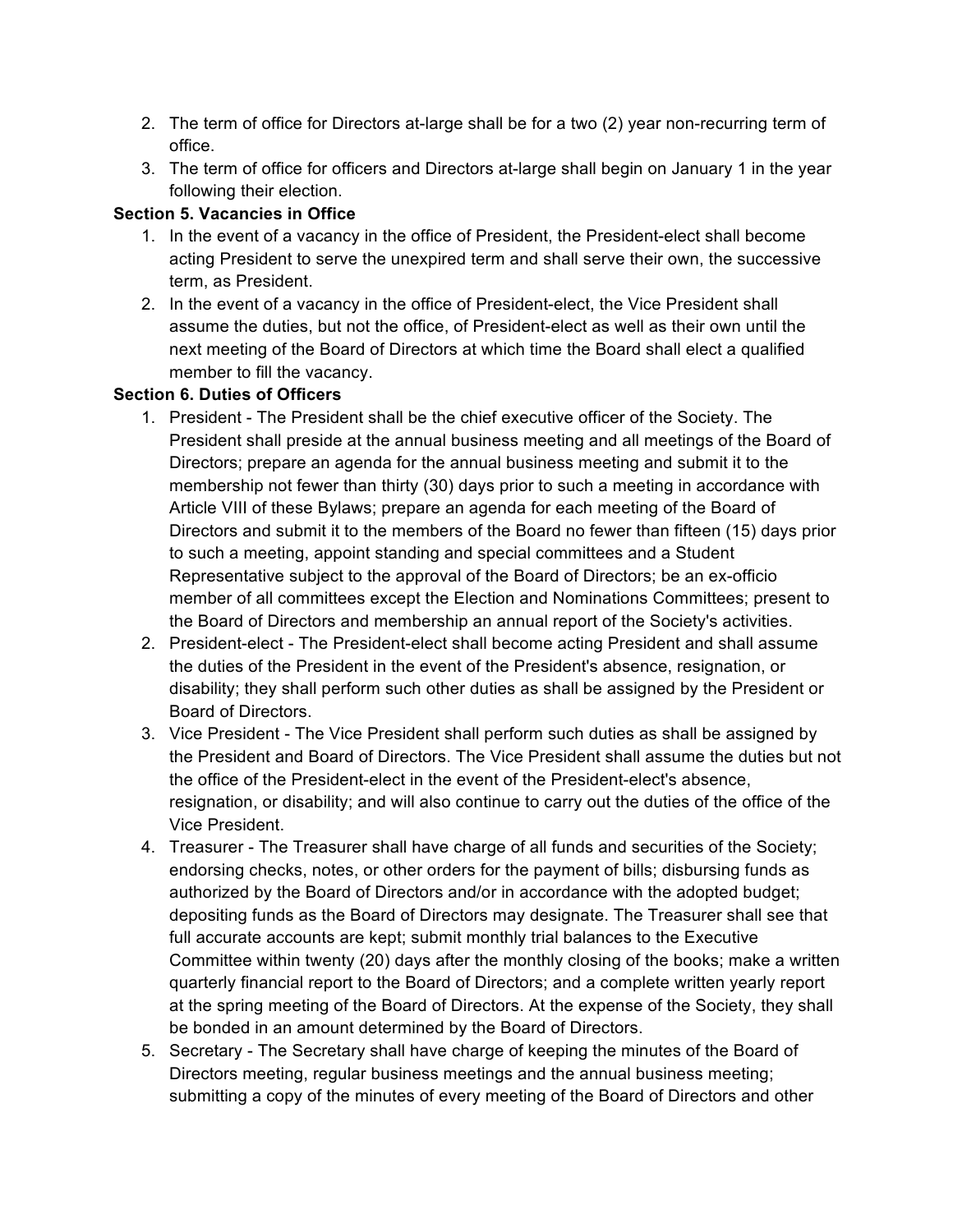Society business meetings to the Executive Office of the AARC within thirty (30) days following the meeting; executing the general correspondence; and in general performing the duties as from time to time shall be assigned by the President or the Board of Directors.

### **Article VI – Nominations and Elections**

#### **Section 1. Nominations Committee**

The Board of Directors shall elect a Nominations committee each year at least one hundred twenty (120) days before the annual business meeting to present a slate of nominees for the following year. The Chairperson shall report the slate of nominees to the Board of Directors at least sixty (60) days prior to the annual business meeting.

#### **Section 2. Nominations**

The Nominations Committee shall place in nomination the name of at least one (1) person for the positions of President-elect, Vice President, Secretary, Treasurer, Director(s) at-large and Delegate(s), when necessary. Only Active Members and Life Members in good standing shall be eligible for nomination. The Nominations Committee shall provide a pertinent biographical sketch of each nominee's professional activities and services to the organization, all which shall be a part of the ballot.

#### **Section 3. Ballot**

- 1. The Nominations Committee's slate and biographical sketches shall be mailed to every Active Member and Life Member in good standing and eligible to vote at least thirty (30) days prior to the annual business meeting.
- 2. If the Society's Board of Directors specifies that this vote shall be by mail, the list of nominees shall be so designed as to be a secret mail ballot with provisions for write-in votes for each office. Ballots, to be acceptable, must be postmarked at least five (5) days before the annual business meeting. The deadline date shall be clearly indicated on the ballot.
- 3. If the vote is to be conducted at the annual business meeting, the time, date, and place shall be clearly indicated on the ballot. Provisions shall be made for absentee ballots which allow all eligible members the opportunity to vote.

#### **Section 4. Election Committee**

The President shall appoint an impartial Election Committee which shall check the eligibility of each ballot and tally the votes at the annual business meeting.

### **Article VII – Board of Directors**

#### **Section 1. Composition and Powers**

1. The executive government of this Society shall be vested in a Board consisting of the President, President-elect, Vice President, Secretary, Treasurer, immediate past President, two (2) Directors at-large, two (2) Delegates, Student Representative and each Chapter President.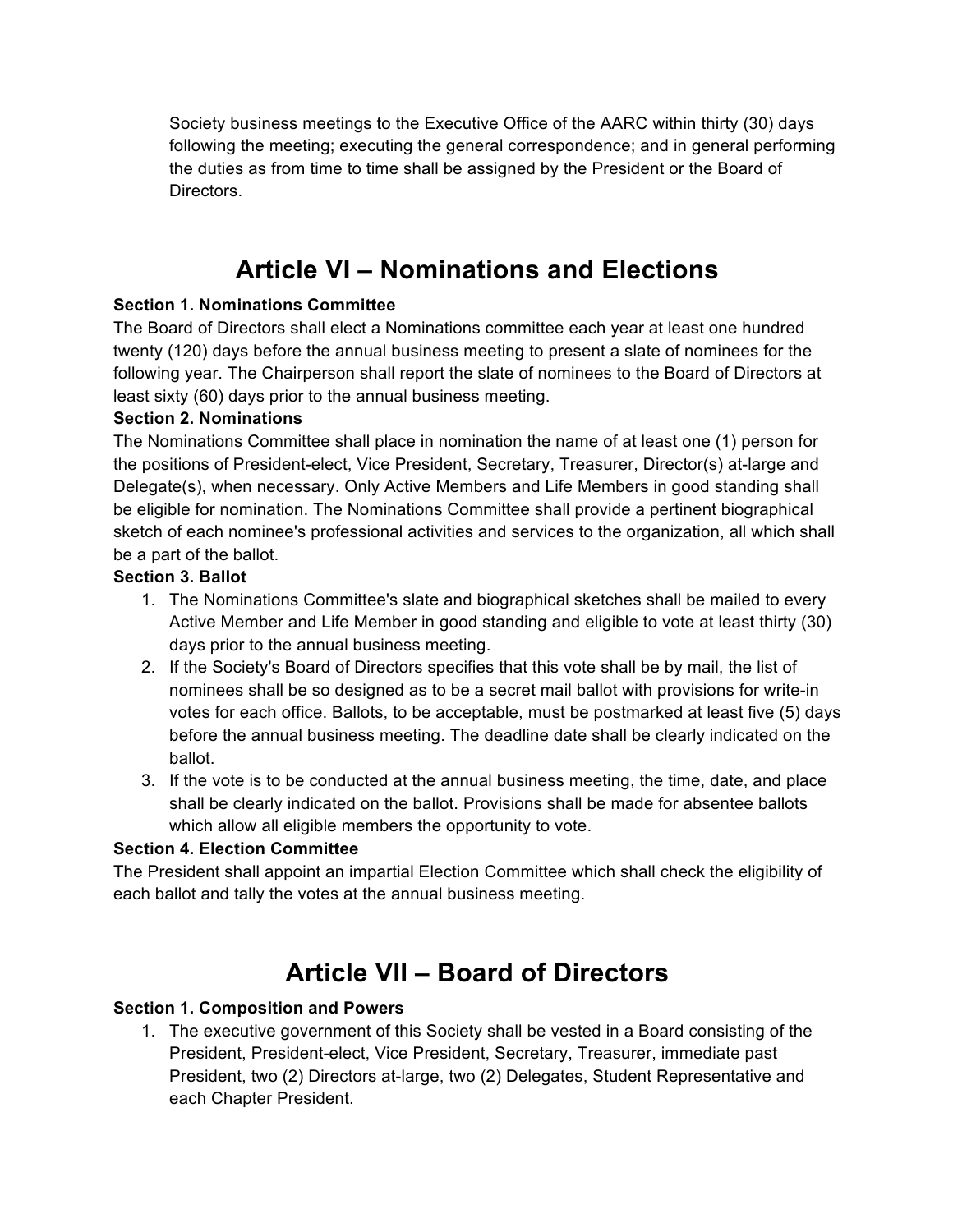- 2. The President shall be Chairperson and presiding officer of the Board of Directors and the Executive Committee. The President shall invite in writing such individuals to the meetings of the Board as they shall deem necessary, with the privilege of voice but not vote.
- 3. The Board of Directors shall have the power to declare an office vacant by a two-thirds (2/3) vote, upon refusal or neglect of any member of the Board to perform the duties of the office, or for any conduct deemed prejudicial to the Society. Written notice shall be given to the member that the office has been declared vacant.

#### **Section 2. Duties**

- 1. Supervise all business and activities of the Society within the limitations of these Bylaws.
- 2. Adopt and rescind standing rules of the Society.
- 3. Determine remuneration, stipends, the amount of membership dues for the following year, and other related matters, after consideration of the budget.
- 4. Approve the area organization of a Chapter after review by, and upon recommendation of, the Publications, Public Relations and Chapter Affairs Committee.

#### **Section 3. Vacancies**

- 1. Any vacancy that occurs on the Board of Directors, with the exception of the President, the immediate past President, and Chapter Presidents, shall be filled by qualified members elected by the Board of Directors. Individuals so elected shall serve until the next regular election.
- 2. An elected President-elect shall serve until the next annual election and then automatically accede to the Presidency.

#### **Section 4. Meetings**

- 1. The Board of Directors shall meet immediately preceding and immediately following the annual business meeting of the Society and shall not hold fewer than two (2) regular and separate meetings during the calendar year.
- 2. Special meetings of the Board of Directors shall be called by the President at such times as the business of the Society shall require, or upon written request of three (3) members of the Board of Directors filed with the President and the Secretary of the Society.
- 3. A majority of the Board of Directors shall constitute a quorum at any meeting of the Board.

#### **Section 5. Mail Vote**

Whenever, in the judgement of the Board of Directors, it is necessary to present any business to the membership prior to the next regular or annual business meeting, the Board of Directors may, unless otherwise required by these Bylaws, instruct the Election Committee to conduct a vote of the membership by mail. The question thus presented shall be determined according to a majority of the valid votes received by mail within thirty (30) days after date of such submission, except in the case of a change in the Bylaws when a two-thirds (2/3) majority of the valid votes received is required. Any and all actions approved by the members in accordance with the requirements of this Article shall be binding upon each member of the Society. Any amendment(s) to the Bylaws of this Society shall be presented to the membership at least sixty (60) days prior to a mail vote, as provided in Article XVIII of these Bylaws concerning amendments.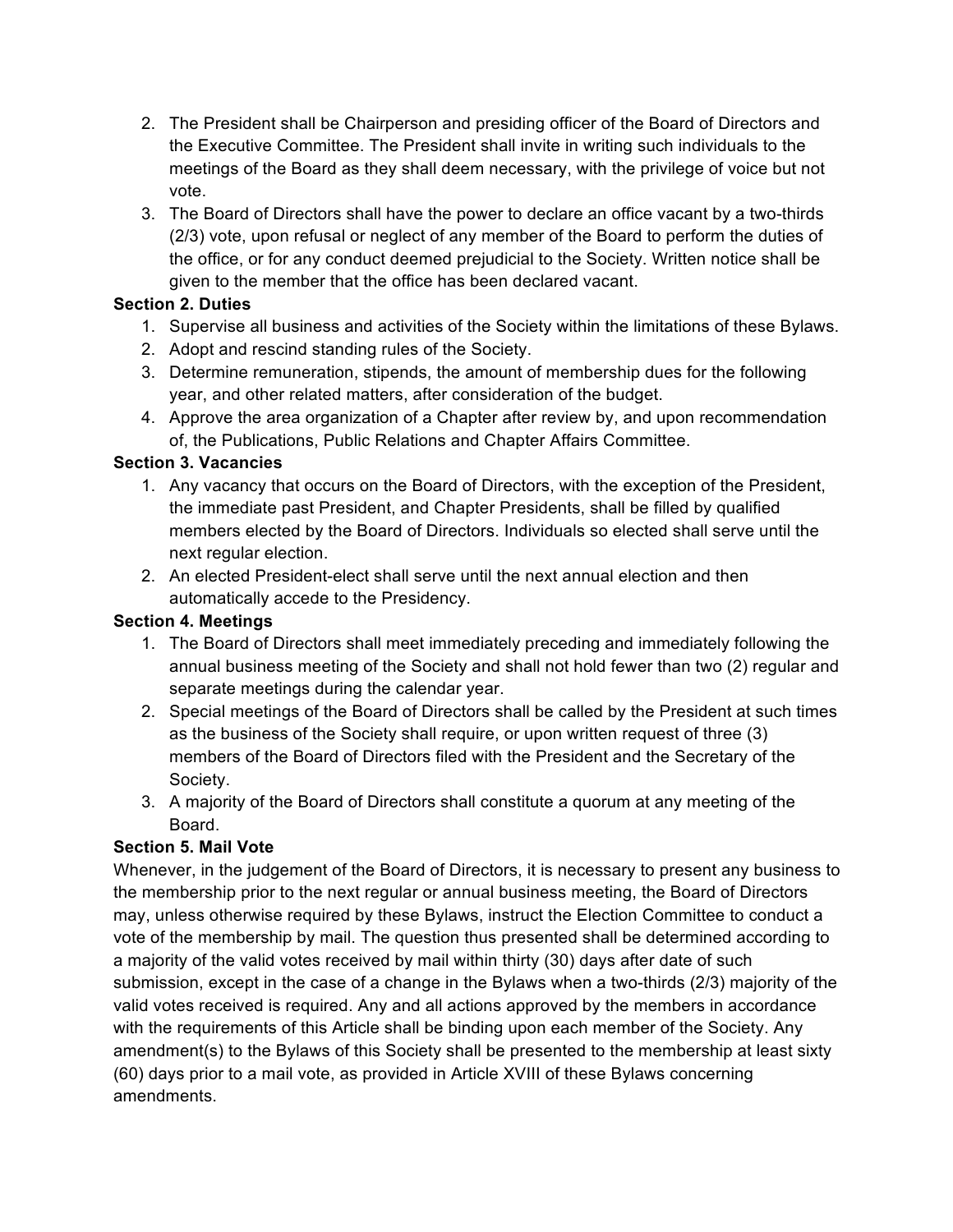#### **Section 6. Executive Committee**

The Executive Committee of the Board of Directors shall consistent of the President, Presidentelect, Vice President, immediate Past President, Secretary, and Treasurer. They shall have the power to act for the Board of Directors between meetings of the Board of Directors, and such action shall be subject to ratification by the Board at its next meeting. The Executive Committee shall also function as the Budget and Audit Committee.

#### **Section 7. Multiple Offices**

No Officer, Director at-large, or Delegate shall hold Chapter office simultaneously.

# **Article VIII – Annual Business Meeting**

#### **Section 1. Date and Place**

- 1. The Society shall hold an annual business meeting in the fall of each year; additional meetings may be held as required to fulfill the objectives of the Society.
- 2. The date and place of the annual business meeting and additional meetings shall be decided in advance by the Board of Directors. In the event of a major emergency, the Board of Directors shall cancel the scheduled meeting, set a new date and place if feasible, or conduct the business of the meeting by mail provided the material is sent in the same words to the voting membership.

#### **Section 2. Purpose**

- 1. The annual business meeting shall be for the purpose of receiving reports of officers and committees, the results of the election, and for other business brought by the President.
- 2. Additional business meetings shall be for the purpose of receiving reports, and for other business brought by the President.

#### **Section 3. Notification**

Written notice of the time and place of the annual business meeting shall be sent to all members of the Society not fewer than ninety (90) days prior to the meeting. An agenda for the business meeting shall be sent to all members not fewer than thirty (30) days prior to the annual business meeting.

#### **Section 4. Quorum**

A majority of the voting members registered at a duly called business meeting shall constitute a quorum.

# **Article IX – Society Delegation to the AARC House of Delegates**

#### **Section 1. Composition**

The Delegation of the Society to the House of Delegates of the AARC shall be composed of two (2) Delegates and the President-elect.

#### **Section 2. Election**

Delegates shall be elected as specified in Article VII of the AARC Bylaws.

#### **Section 3. Term of Office**

A Delegate will be elected every two (2) years to serve a two (2) year term commencing on January 1 in the year following their election.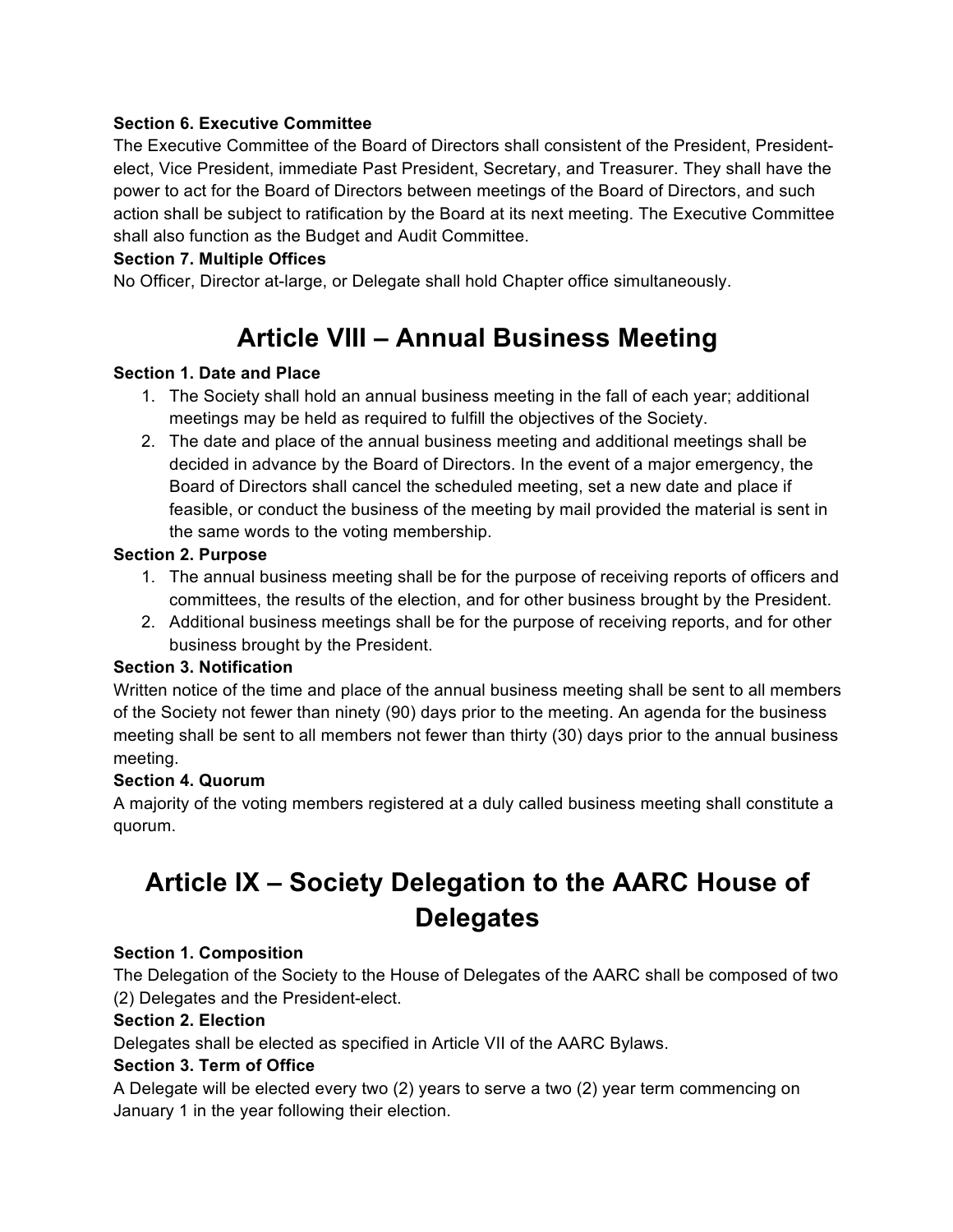#### **Section 4. Duties**

- 1. The duties of the Delegation shall be as specified in the AARC Bylaws.
- 2. The Delegation shall submit a written report of any House of Delegates meeting attended to the Society President and Secretary within sixty (60) days following the meeting.

#### **Section 5. Board Member**

Each Delegate shall be a voting member of the Society Board of Directors.

#### **Section 6. Multiple Offices**

Delegates may not hold concurrent elective offices.

### **Article X – Committees**

#### **Section 1. Standing Committees**

The members of the following standing committees shall be appointed by the President, subject to the approval of the Board of Directors, to serve for a term of one (1) year, except as indicated in Article VI, Section 1 of these Bylaws.

- 1. Membership
- 2. Budget and Audit
- 3. Election
- 4. Nominations
- 5. Program and Education
- 6. Bylaws
- 7. Publications, Public Relations and Chapter Affairs

#### **Section 2. Special Committees and Other Appointments**

Special committees may be appointed by the President.

#### **Section 3. Committee Chairperson's Duties**

- 1. The President shall appoint the Chairperson of each committee.
- 2. The Chairperson of each committee shall confer promptly with the members of the committee on work assignments.
- 3. The Chairperson of each committee may recommend prospective committee members to the President. When possible, the Chairperson of the previous year shall serve as a member of the new committee.
- 4. All committee reports shall be made in writing and submitted to the President and Secretary of the Society at least ten (10) days prior to the meeting at which the report is to be read.
- 5. Non-members or physician members may be appointed as consultants to the committees. The President shall request recommendations for such appointments from the Medical Advisor(s).
- 6. Each committee Chairperson requiring operating expenses shall submit a budget for the next fiscal year to the Budget and Audit Committee.

# **Article XI – Duties of Committees**

#### **Section 1. Membership**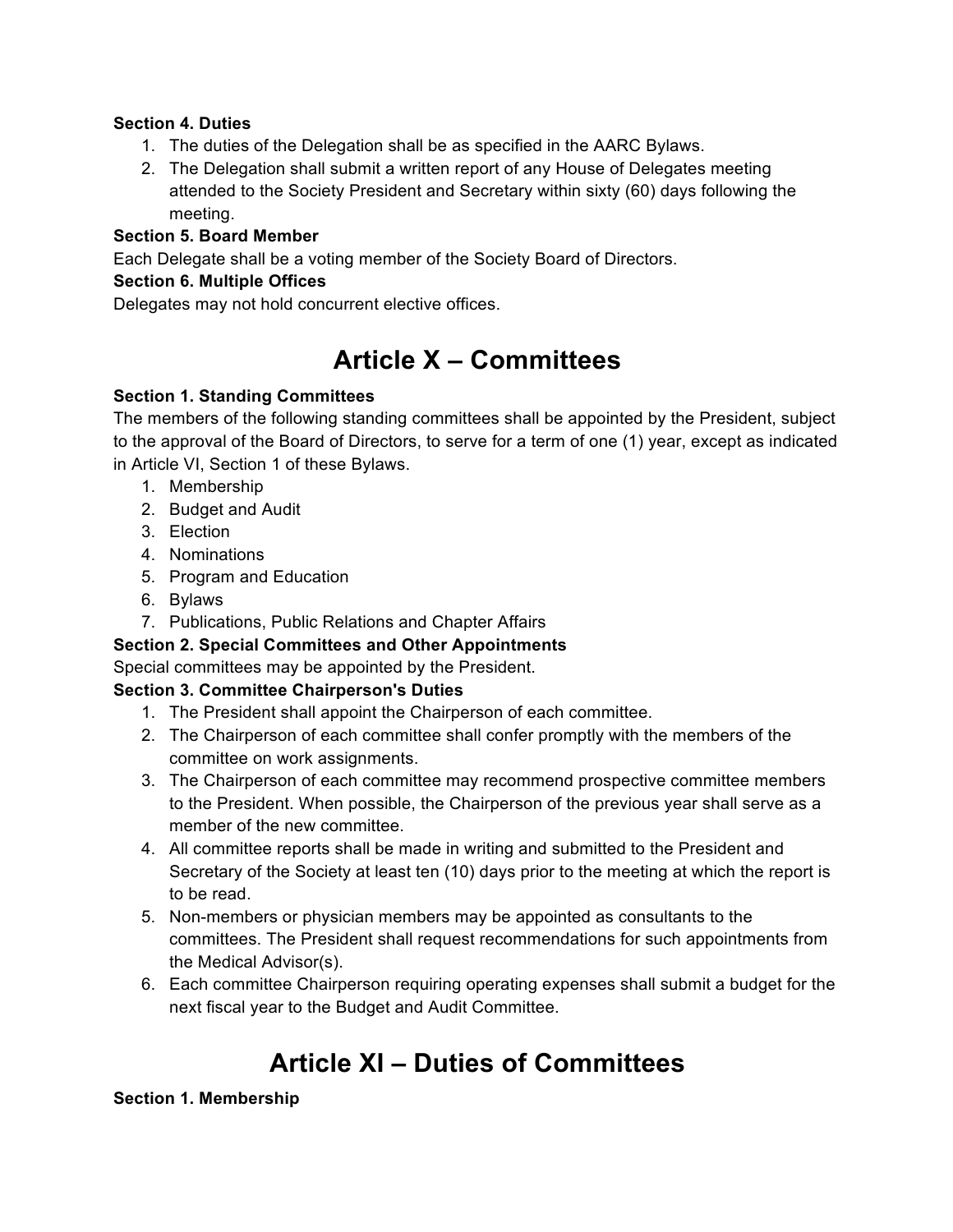- 1. This Committee shall consist of one (1) of the Delegates and two (2) other members of the Board of Directors.
- 2. This Committee shall investigate and evaluate the background and experience of applicants for qualification and classification for membership in AARC and report to the Membership Committee of the AARC as required by the AARC Bylaws.

#### **Section 2. Budget and Audit Committee**

- 1. This Committee shall be composed of the Executive Committee and Medical Advisor(s) or their designate.
- 2. They may propose an annual budget for approval by the Board of Directors. The proposed budget shall then be submitted to the membership at least thirty (30) days prior to the annual business meeting. The budget shall then be ratified by the membership at the annual business meeting.

#### **Section 3. Election Committee**

- 1. This Committee shall prepare, receive, verify and count ballots for all elections held during the calendar year.
- 2. The Committee shall consist of at least four (4) members who shall serve for a one (1) year term of office.

#### **Section 4. Nominations Committee**

- 1. This Committee shall prepare for approval by the Board of Directors a slate of officers, directors at-large and delegates, as necessary for the annual election.
- 2. The Committee shall serve for a one (1) year term of office and shall be appointed from members or former Society officers.
- 3. It shall be the duty of this Committee to make the final critical appraisal of candidates to see that the nominations are in the best interest of the AARC and the Society through a consideration of personal qualifications and geographical distribution as applicable.

#### **Section 5. Program and Education Committee**

- 1. This Committee shall consist of at least three (3) members and be so constructed as to provide experienced members for program and education planning.
- 2. The Medical Advisor(s) or their designate will be a consultant member(s) of this Committee.

#### **Section 6. Bylaws Committee**

- 1. This Committee shall consist of three (3) members, one (1) of whom shall be a past President, with one (1) member being appointed annually for a three (3) year term, except as is necessary to establish and maintain this rotation.
- 2. The Committee shall receive and prepare all amendments to the Bylaws for submission to the Board of Directors. The Committee may also initiate such amendments for submission to the Board of Directors.

#### **Section 7. Publications, Public Relations & Chapter Affairs Committee**

- 1. This Committee shall consist of at least three (3) members, one (1) of whom shall be a past President, with members being appointed annually for a one (1) year term subject to reappointment.
- 2. This Committee shall concern itself with the execution of a Society Newsletter and all other communications of the Society with the public, hospitals and other organizations through the dissemination of information concerning respiratory care.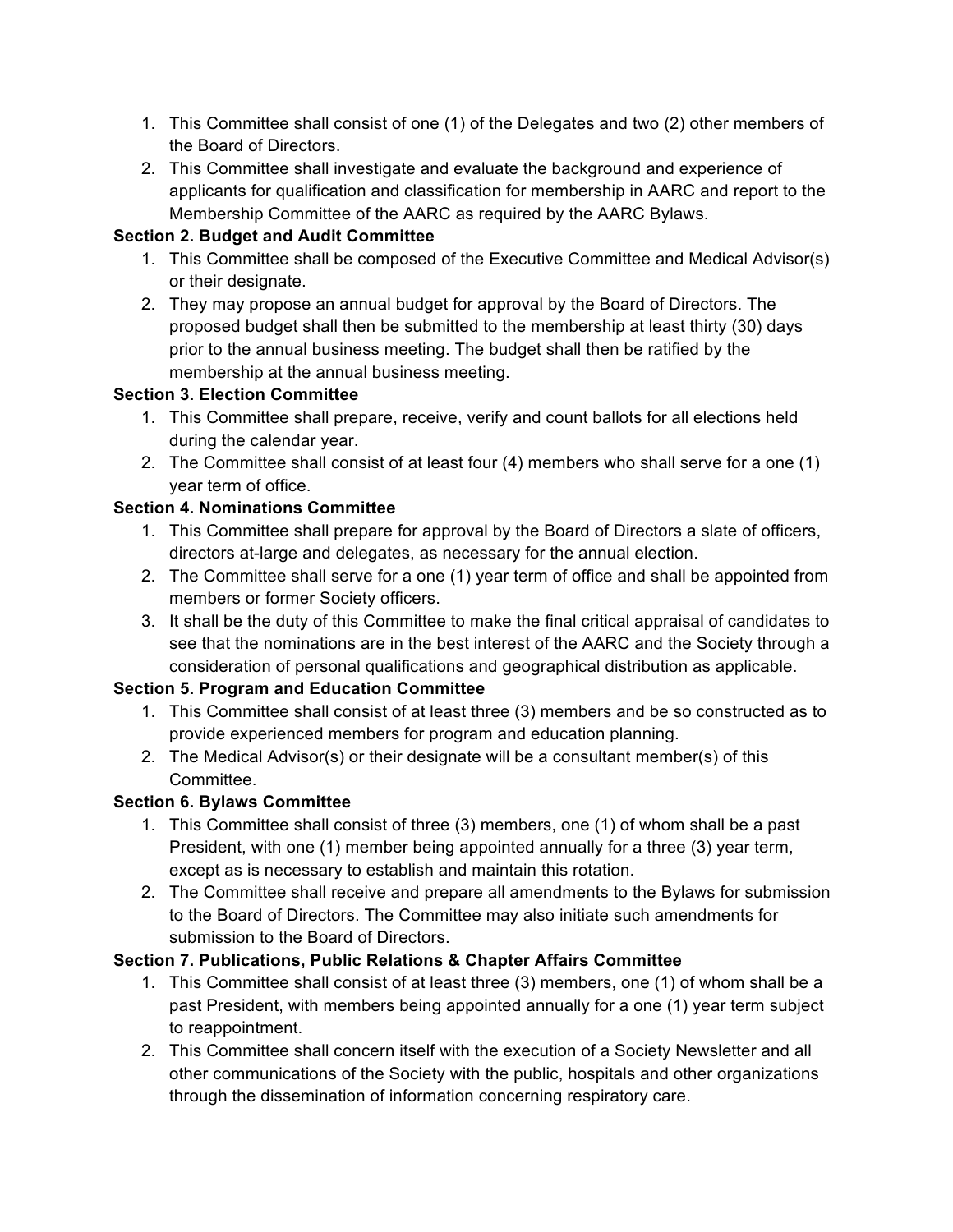- 3. The Committee shall maintain such liaison as has been established by the Board of Directors with other organizations whose activities may be of interest to the members of this Society. This may include the preparation of exhibits, programs, and other items to bring the message of respiratory care and the AARC to medical, nursing, and hospital groups as well as educational facilities where such material can be expected to recruit new people to the field of respiratory care. Such material shall be subject to the approval of the Medical Advisor(s).
- 4. Receive applications for Chapters and review the proposed Bylaws for compliance with the objectives of the Society, and report its findings to the Board of Directors.
- 5. Review amendments to existing Chapter Bylaws.
- 6. Review the minutes of all Chapter meetings, and advise the Chapter President and Secretary of any irregularities or other recommendations.

# **Article XII – Chapter Organizations**

#### **Section 1. Boundaries of Chapter**

Boundaries of each Chapter shall be as prescribed by the Society Board of Directors.

#### **Section 2. Organization**

The internal organization, except where in conflict with these Bylaws, shall not be the concern of this document.

#### **Section 3. Officers and Chapter Representation**

- 1. The President of each Chapter shall be a member of the Society's Board of Directors.
- 2. The Active Members of this Society working in the Chapter shall elect a President and Secretary and other officers as circumstances may require. The Secretary shall be the official correspondent for the Chapter to the Society.
- 3. Membership in the Chapter shall be determined by place of employment.

#### **Section 4. Activities**

Each Chapter organization shall be encouraged to expand the membership of the Chapter and to develop educational activities and such other activities as is consistent with these Bylaws.

#### **Section 5. Responsibilities of the Chapter President**

a. Represent the Chapter from which they are elected.

b. Submit a written report at least fifteen (15) days prior to each Board of Directors meeting, relating to the activities in their Chapter.

#### **Section 6. Chapter Admission Requirement**

- 1. Ten or more Active Members or Life Members of the Society meeting the requirements for affiliation may become a Chapter of the Society upon approval of the Publications, Public Relations and Chapter Affairs Committee, subject to ratification by the Board of Directors of the Society. Members of Chapters must be members of the state Society.
- 2. The formal application shall be sent to the Society's office and shall consist of a list of officers, membership, minutes of the organizational meeting, Chapter Bylaws, geographical location (by counties) and a letter requesting approval of the proposed Medical Advisor.

#### **Section 7. Duties**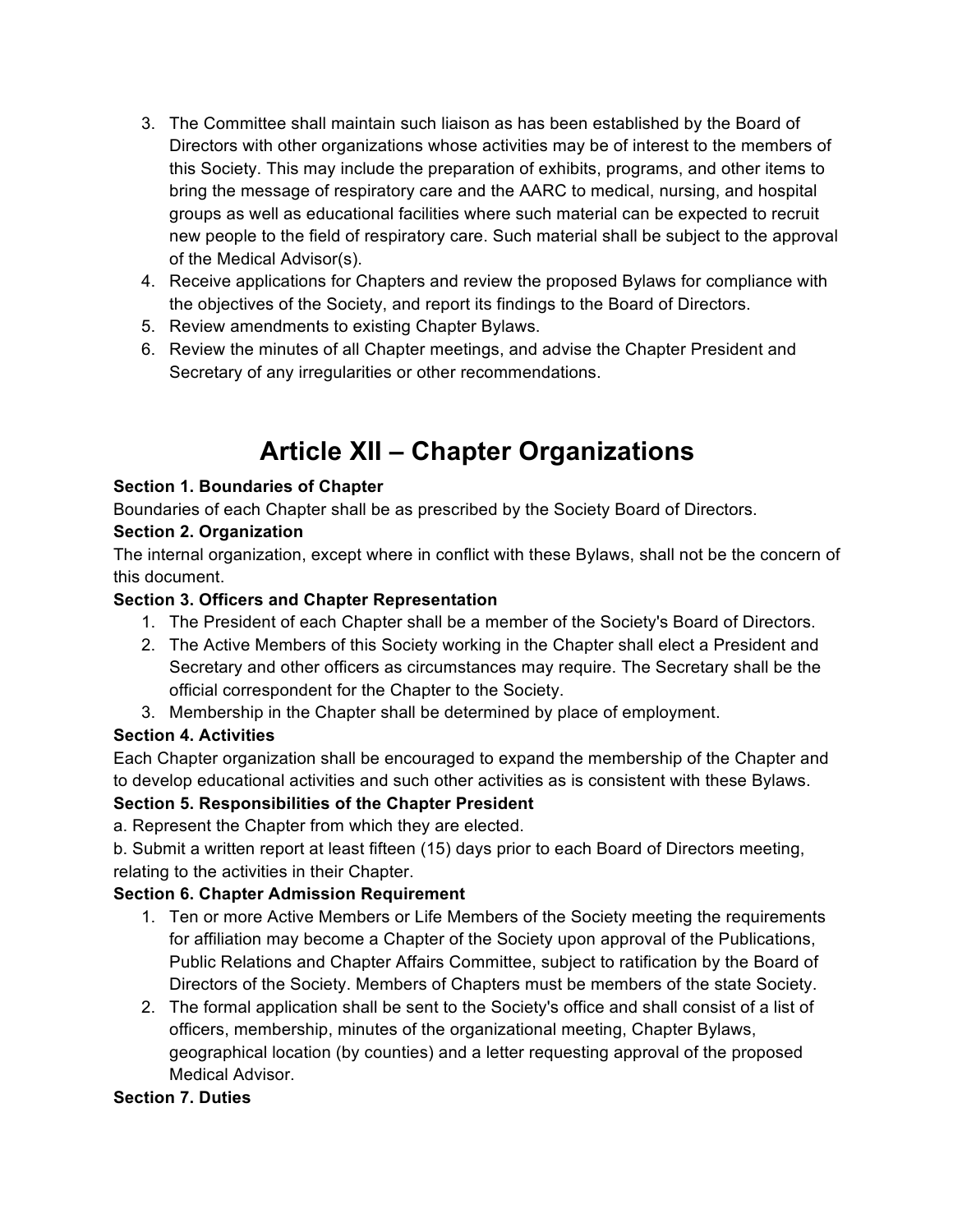- 1. A copy of the minutes of the governing body and business meetings of the Chapter shall be sent to the Society's office within thirty (30) days following the meeting.
- 2. The names and addresses of officers and medical advisor(s) shall be sent to the Society's office within thirty (30) days following the meeting.

### **Article XIII – Society Medical Advisor**

The Society shall have at least one (1) Medical Advisor. Each Chapter shall have at least one (1) Medical Advisor. Together, they shall form a Board of Medical Advisors of which the Society Medical Advisor shall be Chairperson.

### **Article XIV – Fiscal Year**

The fiscal year of this Society shall be from January 1 through December 31.

### **Article XV – Dues**

#### **Section 1. Amount**

Annual Society dues for each category of membership shall be determined for the following year by the Board of Directors after consideration of the budget.

#### **Section 2. Payment**

Dues shall be payable on or before January 31, and become delinquent on March 10. Any member whose dues are not paid by March 10th shall be dropped from the Society membership after suitable notification. Any member who has been dropped may be reinstated during the calendar year by payment of his current dues plus a reinstatement fee determined by the Board of Directors on an annual basis.

### **Article XVI – Ethics**

If the conduct of any Society member shall appear to be in willful violation of these Bylaws or standing rules of this Society or the AARC, or prejudicial to this Society's interests as defined in the AARC Code of Ethics, the Board of Directors shall, by a two-thirds (2/3) vote of its entire membership, report the member and the circumstances to the AARC Judicial Committee.

### **Article XVII – Parliamentary Procedure**

The rules contained in the current edition of Robert's Rules of Order shall govern whenever they are not in conflict with the Bylaws of the Society.